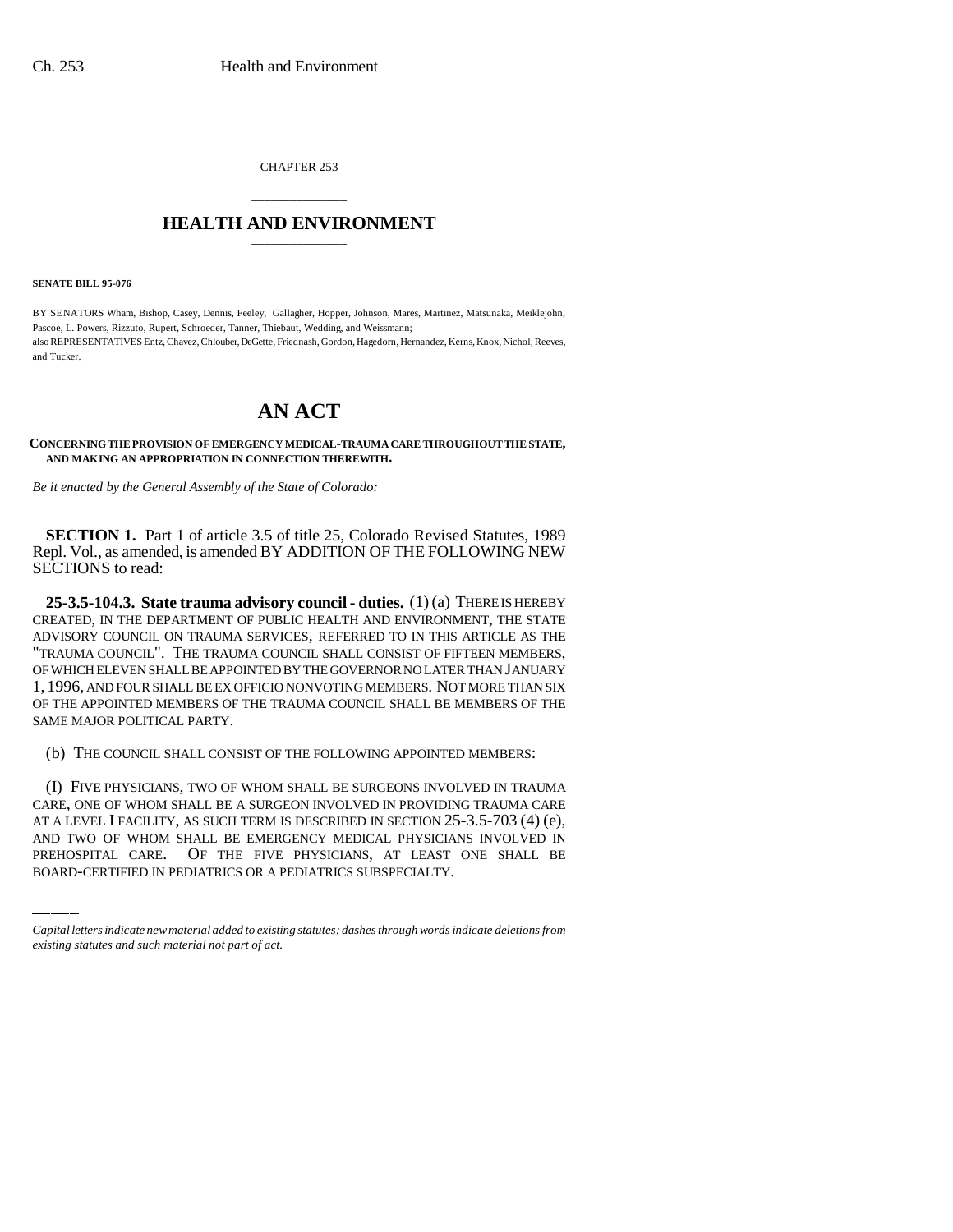(II) TWO HOSPITAL ADMINISTRATORS, ONE OF WHOM SHALL REPRESENT A RURAL AREA OF THE STATE AND ONE WHO SHALL REPRESENT AN URBAN AREA OF THE STATE;

(III) TWO TRAUMA NURSES, AT LEAST ONE OF WHOM WORKS AS A TRAUMA COORDINATOR;

(IV) ONE REPRESENTATIVE OF COUNTY GOVERNMENT; AND

(V) ONE REPRESENTATIVE OF THE PUBLIC.

(c) THE FOLLOWING SHALL BE THE EX OFFICIO NONVOTING MEMBERS OF THE COUNCIL:

(I) A REPRESENTATIVE OF THE STATE CORONER'S ASSOCIATION, AS SELECTED BY THE ASSOCIATION;

(II) A REPRESENTATIVE OF THE EMS COUNCIL AS SELECTED BY THE COUNCIL;

(III) THE EXECUTIVE DIRECTOR OF THE DEPARTMENT OF PUBLIC HEALTH AND ENVIRONMENT, OR SUCH DIRECTOR'S DESIGNEE; AND

(IV) THE DIRECTOR OF THE DIVISION OF TELECOMMUNICATIONS IN THE DEPARTMENT OF ADMINISTRATION, OR SUCH DIRECTOR'S DESIGNEE.

(2) (a) THE APPOINTED MEMBERS OF THE TRAUMA COUNCIL SHALL SERVE FOR TERMS OF THREE YEARS EACH, BUT, OF THE MEMBERS FIRST APPOINTED, FOUR SHALL BE APPOINTED FOR TERMS OF ONE YEAR, FOUR SHALL BE APPOINTED FOR TERMS OF TWO YEARS, AND THREE SHALL BE APPOINTED FOR TERMS OF THREE YEARS. THE GOVERNOR SHALL FILL ANY VACANCY BY APPOINTMENT FOR THE REMAINDER OF THE UNEXPIRED TERM. ANY APPOINTED MEMBER WHO FAILS TO ATTEND TWO UNEXCUSED CONSECUTIVE MEETINGS OF THE TRAUMA COUNCIL SHALL BE DEEMED TO HAVE VACATED THE MEMBERSHIP, AND THE GOVERNOR SHALL FILL SUCH VACANCY AS PROVIDED IN THIS SUBSECTION (2).

(b) APPOINTED MEMBERS OF THE TRAUMA COUNCIL SHALL BE REIMBURSED FOR TRAVEL EXPENSES INCURRED IN THE ACTUAL PERFORMANCE OF THEIR DUTIES. ALL VOUCHERS FOR EXPENDITURES SHALL BE APPROVED BY THE DIRECTOR.

(3) THE TRAUMA COUNCIL SHALL MEET AT LEAST QUARTERLY AT THE CALL OF THE CHAIR OR AT THE REQUEST OF ANY FOUR MEMBERS. AT THE FIRST MEETING AFTER THE APPOINTMENT OF NEW MEMBERS, THE MEMBERS SHALL ELECT A CHAIR WHO SHALL SERVE FOR A TERM OF ONE YEAR.

(4) THE TRAUMA COUNCIL SHALL:

(a) ADVISE THE DEPARTMENT ON ALL MATTERS RELATING TO TRAUMA SERVICES PROGRAMS;

(b) IDENTIFY AND MAKE RECOMMENDATIONS TO THE BOARD CONCERNING STATEWIDE TRAUMA SERVICES NEEDS;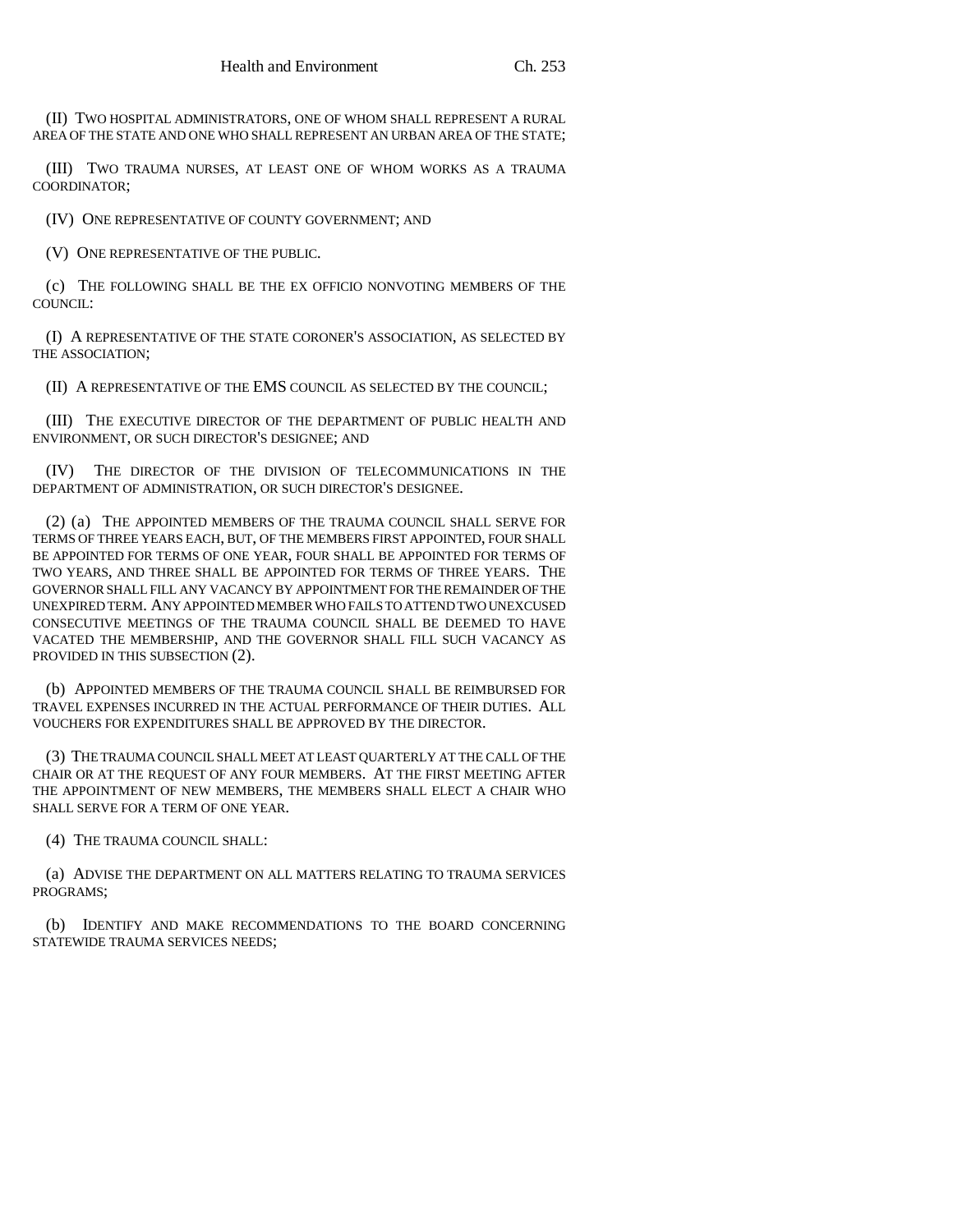(c) MAKE RECOMMENDATIONS TO THE BOARD CONCERNING THE DEVELOPMENT AND IMPLEMENTATION OF A STATEWIDE TRAUMA CARE SYSTEM;

(d) ADVISE THE DEPARTMENT IN THE PLANNING AND IMPLEMENTATION OF A STATEWIDE TRAUMA CARE SYSTEM;

(e) MAKE RECOMMENDATIONS CONCERNING GUIDELINES AND STANDARDS FOR THE DELIVERY OF TRAUMA SERVICES;

(f) FOSTER AND ENCOURAGE PROGRAMS IN THE INTEREST OF IMPROVING TREATMENT OF AND OUTCOMES FOR TRAUMA VICTIMS, INCLUDING INJURY PREVENTION PROGRAMS;

(g) SEEK ADVICE AND COUNSEL FROM OTHER INDIVIDUALS, GROUPS, ORGANIZATIONS, OR ASSOCIATIONS WHEN, IN THE JUDGMENT OF THE TRAUMA COUNCIL, SUCH IS ADVISABLE TO OBTAIN NECESSARY EXPERTISE FOR THE PURPOSE OF MEETING ITS RESPONSIBILITY UNDER THIS ARTICLE. THE TRAUMA COUNCIL IS AUTHORIZED TO ESTABLISH SPECIAL AD HOC COMMITTEES FOR THE FUNCTIONS DESCRIBED IN THIS PARAGRAPH (g);

(h) REVIEW AND MAKE RECOMMENDATIONS TO THE DEPARTMENT CONCERNING THE ALLOCATION AND EXPENDITURE OF FUNDS IN THIS STATE FOR TRAUMA SERVICES;

(i) MAKE RECOMMENDATIONS TO THE BOARD REGARDING RULES ADOPTED IN ACCORDANCE WITH PART 7 OF THIS ARTICLE;

(j) MAKE RECOMMENDATIONS TO THE DEPARTMENT CONCERNING THE DESIGNATION OF FACILITIES AS TRAUMA FACILITIES PURSUANT TO THE VERIFICATION PROCESS AS DEFINED IN SECTION 25-3.5-703 (13).

**25-3.5-104.5. Joint advisory council - duties.** (1) THERE IS HEREBY CREATED THE JOINT EMS-TRAUMA ADVISORY COUNCIL, HEREAFTER REFERRED TO AS THE JOINT COUNCIL, WHICH SHALL CONSIST OF THREE REPRESENTATIVES FROM THE EMS COUNCIL AND THREE REPRESENTATIVES FROM THE TRAUMA COUNCIL. AT THE FIRST MEETING OF THE EMS COUNCIL AND THE TRAUMA COUNCIL FOLLOWING APPOINTMENT OF NEW MEMBERS, EACH SHALL SELECT ITS REPRESENTATIVES TO THE JOINT EMS-TRAUMA COUNCIL WHO SHALL SERVE FOR TERMS OF UP TO TWO YEARS.

(2) THE JOINT COUNCIL SHALL:

(a) COORDINATE ISSUES THAT ARISE BETWEEN THE EMS COUNCIL AND THE TRAUMA COUNCIL PRIOR TO PRESENTATION OF RECOMMENDATIONS BY EACH COUNCIL TO THE DEPARTMENT OR THE BOARD;

(b) DEVELOP A PLAN FOR CONSOLIDATION OF THE EMS COUNCIL AND THE TRAUMA COUNCIL, INCLUDING COMPOSITION OF THE CONSOLIDATED COUNCIL AND ITS DUTIES, BY NOVEMBER 1,1996. THE JOINT COUNCIL SHALL RECOMMEND LEGISLATION TO THE BOARD TO ACCOMPLISH SUCH CONSOLIDATION BY DECEMBER 1, 1996.

**SECTION 2.** 25-3.5-104 (1), (2), and (3), the introductory portion to 25-3.5-104 (4), and 25-3.5-104 (4) (f), (4) (g), and (5), as amended, are amended to read: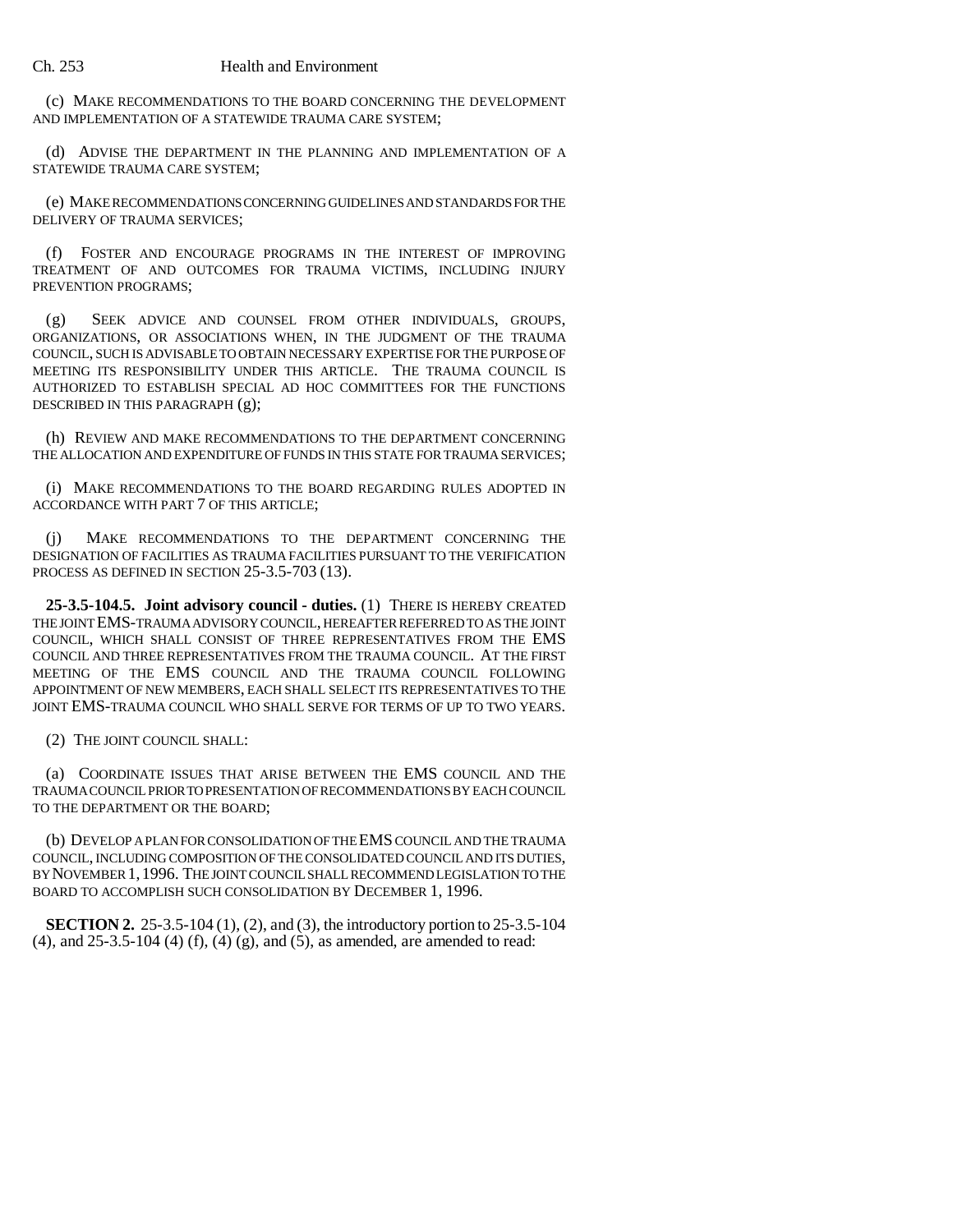**25-3.5-104. State advisory EMS council - duties.** (1) There is hereby created, in the department of public health and environment, a state advisory council on emergency medical services, referred to in this article as the "council" "EMS COUNCIL", to be composed of seventeen members appointed by the governor, at least one of whom shall be from each of the planning and management regions established by executive proclamation. Of the seventeen members of the council EMS COUNCIL, one shall be a medical doctor actively involved in emergency medical services, one shall be a registered professional nurse actively involved in emergency medical services, one shall be a hospital administrator, one shall represent volunteer ambulance services, one shall represent ambulance services with full-time, paid personnel, one shall represent rescue units, one shall be a fire chief involved in emergency medical services, and six shall be consumers, representative of the public at large, one of whom shall be from each congressional district. A vacancy on the council EMS COUNCIL occurs whenever a consumer member moves out of the congressional district from which he A CONSUMER MEMBER was appointed. A consumer member who moves out of such congressional district shall promptly notify the governor of the date of such move, but such notice is not a condition precedent to the occurrence of the vacancy. The governor shall fill the vacancy as provided in subsection (2) of this section. Not more than nine members of the council EMS COUNCIL shall be members of the same major political party. Appointments made to take effect on January 1, 1983, shall be made in accordance with section 24-1-135, C.R.S. Ex officio members, who shall have no vote, shall be the director of the office of emergency management in the division of local government in the department of local affairs, the vice-president of the university of Colorado medical center, the executive director of the department of public health and environment, and the director of the office of transportation safety in the department of transportation, or their respective designees.

(2) Members of the council EMS COUNCIL shall serve for terms of three years each; but, of the members first appointed, five shall be appointed for terms of one year, five shall be appointed for terms of two years, and five shall be appointed for terms of three years. Members of the council EMS COUNCIL shall be reimbursed for actual and necessary expenses incurred in the actual performance of their duties. All vouchers for expenditures shall be approved by the director. A vacancy shall be filled by appointment for the remainder of the unexpired term. Any member who fails to attend two consecutive meetings of the council EMS COUNCIL shall be deemed to have vacated his THE membership, and the governor shall fill such vacancy as provided in this subsection (2).

(3) The council EMS COUNCIL shall meet at least quarterly at the call of the chairman or at the request of any six members. At the first meeting after the appointment of new members, the members shall elect a chairman who shall serve for a term of one year.

(4) The council EMS COUNCIL shall:

#### (f) Foster and encourage programs in the interest of approved care and treatment of victims of trauma and critical illness;

(g) Seek advice and counsel up to and including establishing special ad hoc committees with other individual groups, organizations, or associations when in the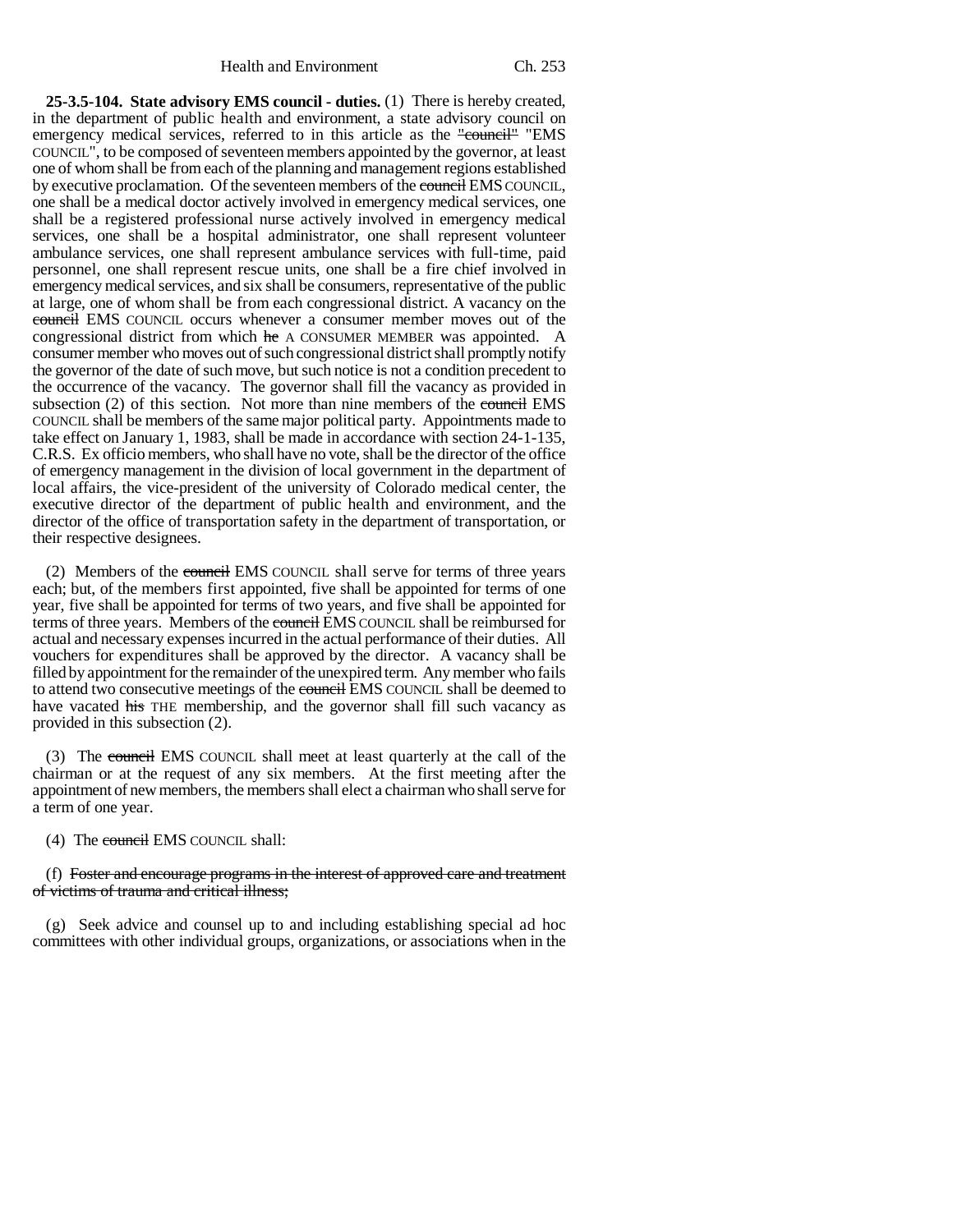judgment of the council EMS COUNCIL such is advisable to obtain necessary expertise for the purpose of meeting their responsibility under this article;

(5) Any action taken by the department pursuant to the powers granted thereto by the provisions of this article shall be reviewable by the council EMS COUNCIL upon the petition of any party aggrieved thereby, and said action shall be overturned, after notice and hearing, upon a two-thirds vote of the council EMS COUNCIL.

**SECTION 3.** Part 7 of article 3.5 of title 25, Colorado Revised Statutes, 1989 Repl. Vol., as amended, is REPEALED AND REENACTED, WITH AMENDMENTS, to read:

# PART 7

## STATEWIDE TRAUMA CARE SYSTEM

**25-3.5-701. Short title.** THIS PART 7 SHALL BE KNOWN AND MAY BE CITED AS THE "STATEWIDE TRAUMA CARE SYSTEM ACT".

**25-3.5-702. Legislative declaration.** (1) THE GENERAL ASSEMBLY HEREBY FINDS AND DECLARES THAT TRAUMA IS THE GREATEST SINGLE CAUSE OF DEATH AND DISABILITY IN COLORADO FOR PERSONS UNDER THE AGE OF FORTY-FIVE YEARS AND THAT TRAUMA CARE IS A UNIQUE TYPE OF EMERGENCY MEDICAL SERVICE.

(2) THE GENERAL ASSEMBLY FURTHER FINDS THAT A TRAUMA SYSTEM TASK FORCE MADE UP OF VARIOUS EMERGENCY HEALTH AND TRAUMA CARE ENTITIES SUBMITTED A REPORT TO THE GENERAL ASSEMBLY IN 1993 INDICATING A COMPELLING NEED TO DEVELOP AND IMPLEMENT A STATEWIDE TRAUMA CARE SYSTEM IN ORDER TO ASSURE THAT APPROPRIATE RESOURCES ARE AVAILABLE TO TRAUMA VICTIMS FROM THE POINT OF INJURY THROUGH REHABILITATIVE CARE. IN ADDITION, A STATEWIDE SYSTEM IS ESSENTIAL TO PROVIDE COLORADO RESIDENTS AND VISITORS WITH A GREATER PROBABILITY OF SURVIVING A LIFE-THREATENING INJURY AND TO REDUCE TRAUMA-RELATED MORBIDITY AND MORTALITY IN THIS STATE.

(3) THE GENERAL ASSEMBLY, THEREFORE, DECLARES THAT IT IS NECESSARY TO ENACT LEGISLATION DIRECTING THE BOARD OF HEALTH TO ADOPT RULES THAT GOVERN THE IMPLEMENTATION AND OVERSIGHT OF THE TRAUMA CARE SYSTEM. THE GENERAL ASSEMBLY FURTHER DECLARES THAT TO ENSURE THE AVAILABILITY AND COORDINATION OF RESOURCES NECESSARY TO PROVIDE ESSENTIAL CARE, IT IS NECESSARY TO ENACT LEGISLATION THAT DIRECTS THE DEPARTMENT OF PUBLIC HEALTH AND ENVIRONMENT TO COLLABORATE WITH EXISTING AGENCIES AND ORGANIZATIONS, INCLUDING GOVERNING BODIES FOR COUNTIES AND CITIES AND COUNTIES, IN IMPLEMENTING AND MONITORING A STATEWIDE TRAUMA CARE SYSTEM.

**25-3.5-703. Definitions.** AS USED IN THIS ARTICLE, UNLESS THE CONTEXT OTHERWISE REQUIRES:

(1) "AREA TRAUMA ADVISORY COUNCIL" OR "ATAC" MEANS THE REPRESENTATIVE BODY APPOINTED BY THE GOVERNING BODY OF COUNTIES AND CITIES AND COUNTIES FOR THE PURPOSE OF PROVIDING RECOMMENDATIONS CONCERNING AREA TRAUMA PLANS FOR THE COUNTIES AND CITIES AND COUNTIES THROUGHOUT THE STATE.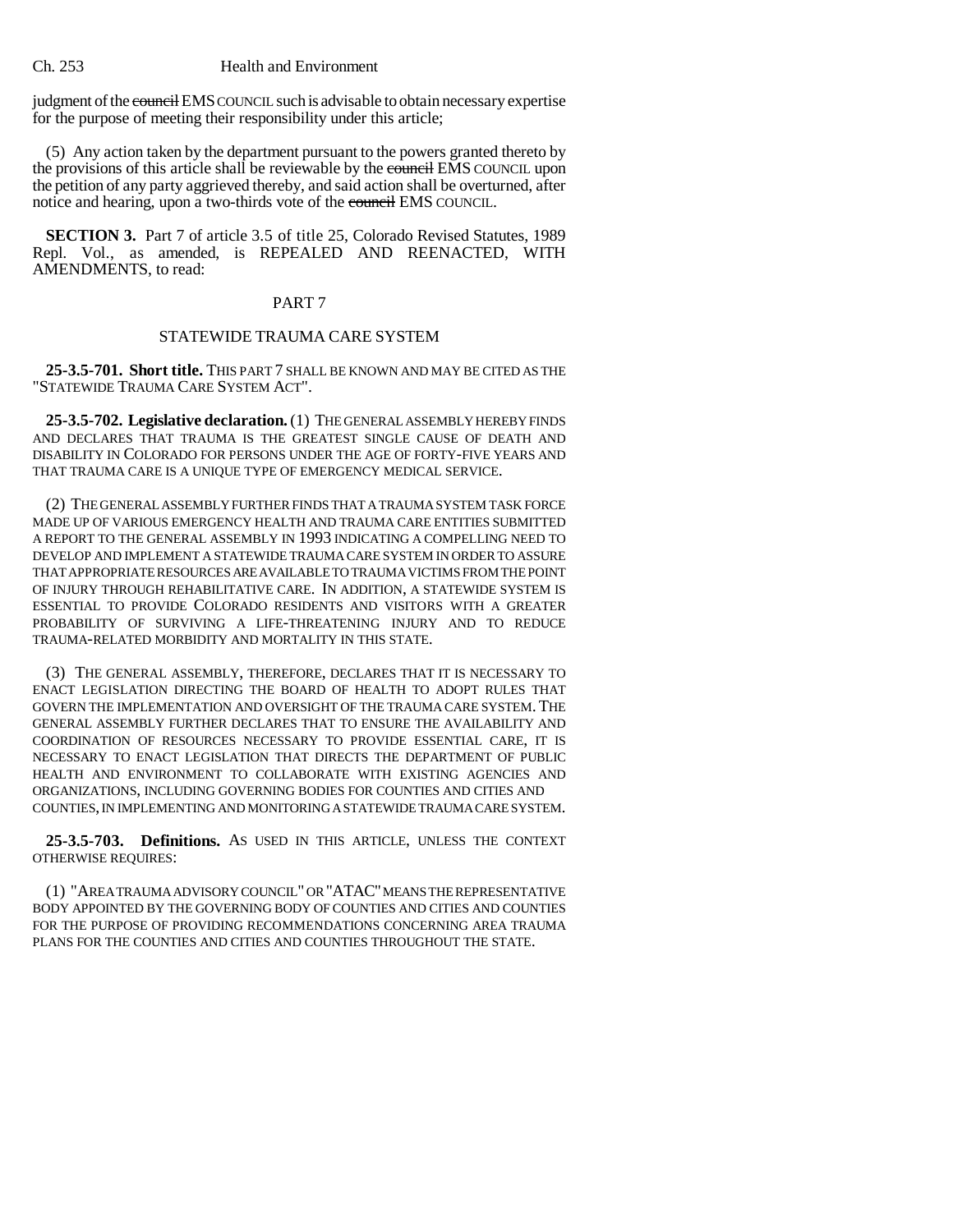(2) "BOARD" MEANS THE STATE BOARD OF HEALTH.

(3) "COLORADO TRAUMA INSTITUTE" MEANS A COLORADO CORPORATION ESTABLISHED IN 1983 FOR THE PURPOSE OF IMPROVING TRAUMA CARE THROUGHOUT THE STATE.

(4) "DESIGNATION" MEANS THE PROCESS UNDERTAKEN BY THE DEPARTMENT TO ASSIGN A STATUS TO A HEALTH CARE FACILITY BASED ON THE LEVEL OF TRAUMA SERVICES THE FACILITY IS CAPABLE OF AND COMMITTED TO PROVIDING TO INJURED PERSONS. FACILITIES MAY BE DESIGNATED AT ONE OF THE FOLLOWING LEVELS:

(a) NONDESIGNATED, WHICH IS FOR FACILITIES THAT DO NOT MEET THE CRITERIA REQUIRED FOR LEVEL I TO IV FACILITIES, BUT THAT RECEIVE AND ARE ACCOUNTABLE FOR INJURED PERSONS, WHICH ACCOUNTABILITY INCLUDES HAVING A TRANSFER AGREEMENT TO TRANSFER PERSONS TO LEVEL I TO IV FACILITIES AS APPROPRIATE;

(b) LEVEL IV, WHICH IS FOR BASIC TRAUMA CARE, INCLUDING RESUSCITATION, STABILIZATION, AND ARRANGEMENT FOR APPROPRIATE TRANSFER OF PERSONS REQUIRING A HIGHER LEVEL OF CARE BASED UPON PATIENT CRITICALITY AND TRIAGE PRACTICES WITHIN EACH FACILITY, WHICH ARE CONSISTENT WITH TRIAGE CRITERIA AND TRANSPORT PROTOCOLS AS RECOMMENDED BY THE STATEWIDE TRAUMA COUNCIL AND ADOPTED BY THE BOARD. THESE FACILITIES MUST TRANSFER APPROPRIATE PATIENTS TO A HIGHER LEVEL FACILITY WITHIN THEIR OWN REGION OR TO A HIGHER LEVEL FACILITY IN ANOTHER REGION, AS DESCRIBED IN PARAGRAPHS (d) AND (e) OF THIS SUBSECTION (4).

(c) LEVEL III, WHICH IS FOR GENERAL TRAUMA CARE, INCLUDING RESUSCITATION, STABILIZATION, AND ASSESSMENT OF INJURED PERSONS, AND EITHER THE PROVISION OF CARE FOR THE INJURED PERSON OR ARRANGEMENT FOR APPROPRIATE TRANSFER BASED UPON PATIENT CRITICALITY AND TRIAGE PRACTICES WITHIN EACH FACILITY, WHICH ARE CONSISTENT WITH TRIAGE CRITERIA AND TRANSPORT PROTOCOLS AS RECOMMENDED BY THE STATEWIDE TRAUMA COUNCIL AND ADOPTED BY THE BOARD. THE FACILITIES MUST TRANSFER APPROPRIATE PATIENTS TO A HIGHER LEVEL FACILITY WITHIN ITS OWN REGION OR TO A HIGHER LEVEL FACILITY IN ANOTHER REGION, AS DESCRIBED IN PARAGRAPHS (d) AND (e) OF THIS SUBSECTION (4).

(d) LEVEL II, WHICH IS FOR MAJOR TRAUMA CARE BASED UPON PATIENT CRITICALITY AND TRIAGE PRACTICES WITHIN EACH FACILITY, WHICH ARE CONSISTENT WITH TRIAGE CRITERIA AND TRANSPORT PROTOCOLS AS RECOMMENDED BY THE STATEWIDE TRAUMA COUNCIL AND ADOPTED BY THE BOARD. THIS TYPE OF FACILITY MAY SERVE AS A RESOURCE FOR LOWER LEVEL FACILITIES WHEN A LEVEL I FACILITY, AS DESCRIBED IN PARAGRAPH (e) OF THIS SUBSECTION (4), IS NOT AVAILABLE WITHIN ITS REGION, BUT IT IS NOT A FACILITY REQUIRED TO CONDUCT RESEARCH OR PROVIDE COMPREHENSIVE SERVICES THROUGH SUBSPECIALTY UNITS SUCH AS, BUT NOT LIMITED TO, BURN UNITS, SPINAL CORD INJURY CENTERS, EYE TRAUMA CENTERS, AND REINPLANTATION CENTERS.

(e) LEVEL I, WHICH IS FOR COMPREHENSIVE TRAUMA CARE, INCLUDING THE ACUTE MANAGEMENT OF THE MOST SEVERELY INJURED PATIENTS, WHICH IS A FACILITY THAT MAY SERVE AS THE ULTIMATE RESOURCE FOR LOWER LEVEL FACILITIES OR AS THE KEY RESOURCE FACILITY FOR A TRAUMA AREA AND WHICH IS A FACILITY THAT PROVIDES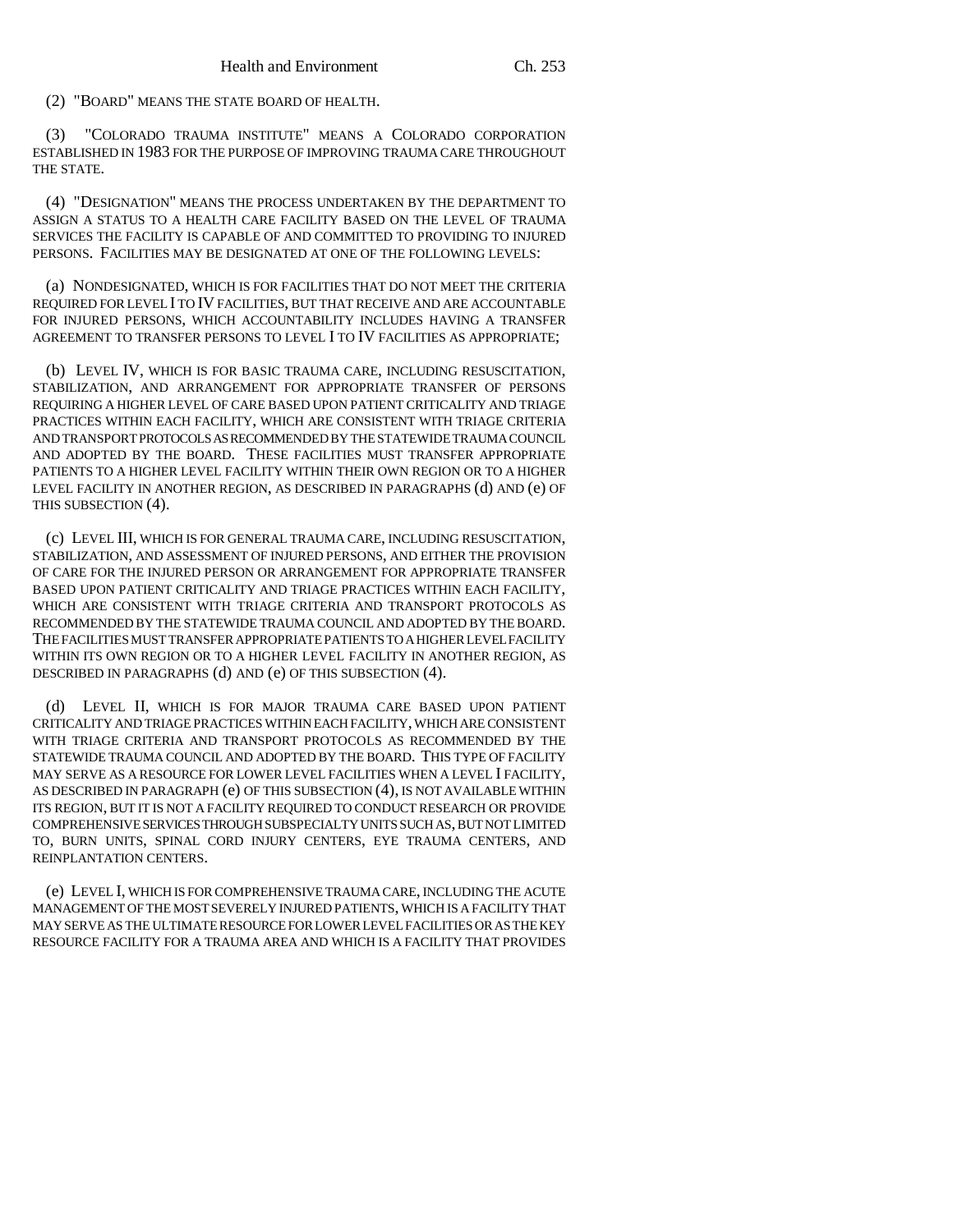EDUCATION IN TRAUMA-RELATED AREAS FOR HEALTH CARE PROFESSIONALS AND PERFORMS TRAUMA RESEARCH.

(5) "EMS COUNCIL" MEANS THE EMERGENCY MEDICAL SERVICES COUNCIL CREATED BY SECTION 25-3.5-104.

(6) "INTERFACILITY TRANSFER" MEANS THE MOVEMENT OF A TRAUMA VICTIM FROM ONE FACILITY TO ANOTHER.

(6.5) "KEY RESOURCE FACILITY" MEANS A LEVEL I OR LEVEL II CERTIFIED TRAUMA FACILITY THAT PROVIDES CONSULTATION AND TECHNICAL ASSISTANCE TO AN ATAC, AS SUCH TERM IS DEFINED IN SUBSECTION (1) OF THIS SECTION, REGARDING EDUCATION, QUALITY, TRAINING, COMMUNICATION, AND OTHER TRAUMA ISSUES DESCRIBED IN THIS PART 7 THAT RELATE TO THE DEVELOPMENT OF THE STATEWIDE TRAUMA CARE SYSTEM.

(7) "STATE TRAUMA ADVISORY COUNCIL" OR "TRAUMA COUNCIL" MEANS THE STATE ADVISORY COUNCIL CREATED BY SECTION 25-3.5-104.3.

(8) "STATEWIDE TRAUMA REGISTRY" MEANS A STATEWIDE DATA BASE OF INFORMATION CONCERNING INJURED PERSONS AND LICENSED FACILITIES RECEIVING INJURED PERSONS, WHICH INFORMATION IS USED TO EVALUATE AND IMPROVE THE QUALITY OF PATIENT MANAGEMENT AND CARE AND THE QUALITY OF TRAUMA EDUCATION, RESEARCH, AND INJURY PREVENTION PROGRAMS. THE DATA BASE INTEGRATES MEDICAL AND TRAUMA SYSTEMS INFORMATION RELATED TO PATIENT DIAGNOSIS AND PROVISION OF CARE. SUCH INFORMATION INCLUDES EPIDEMIOLOGIC AND DEMOGRAPHIC INFORMATION.

(9) "TRAUMA" MEANS AN INJURY OR WOUND TO A LIVING PERSON CAUSED BY THE APPLICATION OF AN EXTERNAL FORCE OR BY VIOLENCE. TRAUMA INCLUDES ANY SERIOUS LIFE-THREATENING OR LIMB-THREATENING SITUATIONS.

(10) "TRAUMA CARE SYSTEM" MEANS AN ORGANIZED APPROACH TO PROVIDING QUALITY AND COORDINATED CARE TO TRAUMA VICTIMS THROUGHOUT THE STATE ON A TWENTY-FOUR-HOUR PER DAY BASIS BY TRANSPORTING A TRAUMA VICTIM TO THE APPROPRIATE TRAUMA DESIGNATED FACILITY.

(11) "TRAUMA TRANSPORT PROTOCOLS" MEANS WRITTEN STANDARDS ADOPTED BY THE BOARD THAT ADDRESS THE USE OF APPROPRIATE RESOURCES TO MOVE TRAUMA VICTIMS FROM ONE LEVEL OF CARE TO ANOTHER ON A CONTINUUM OF CARE.

(12) "TRIAGE" MEANS THE ASSESSMENT AND CLASSIFICATION OF AN INJURED PERSON IN ORDER TO DETERMINE THE SEVERITY OF TRAUMA INJURY AND TO PRIORITIZE CARE FOR THE INJURED PERSON.

(13) "VERIFICATION PROCESS" MEANS A PROCEDURE TO EVALUATE A FACILITY'S COMPLIANCE WITH TRAUMA CARE STANDARDS ESTABLISHED BY THE BOARD AND TO MAKE RECOMMENDATIONS TO THE DEPARTMENT CONCERNING THE DESIGNATION OF A FACILITY.

**25-3.5-704. Statewide trauma care system - development and**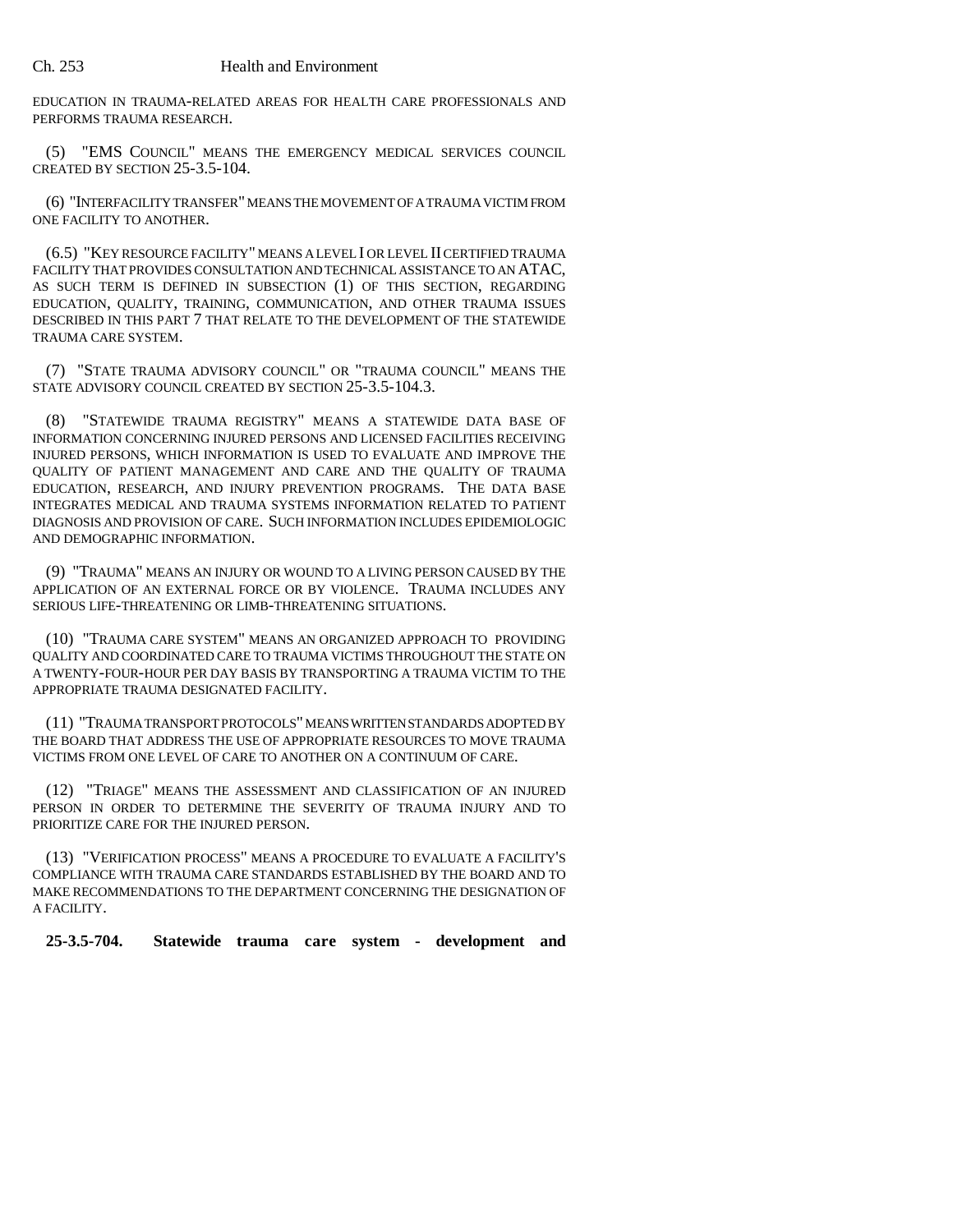**implementation - duties of the department - rules adopted by board.** (1) THE DEPARTMENT SHALL DEVELOP, IMPLEMENT, AND MONITOR A STATEWIDE TRAUMA CARE SYSTEM IN ACCORDANCE WITH THE PROVISIONS OF THIS PART 7 AND WITH RULES ADOPTED BY THE STATE BOARD. THE SYSTEM SHALL BE IMPLEMENTED STATEWIDE NO LATER THAN JULY 1, 1997. IN ADDITION, THE BOARD SHALL COOPERATE WITH THE DEPARTMENT OF ADMINISTRATION IN ADOPTING CRITERIA FOR ADEQUATE COMMUNICATIONS SYSTEMS THAT COUNTIES SHALL BE REQUIRED TO IDENTIFY IN AREA TRAUMA PLANS IN ACCORDANCE WITH SUBSECTION (2) OF THIS SECTION. PURSUANT TO SECTION 24-50-504 (2), C.R.S., THE DEPARTMENT MAY CONTRACT WITH ANY PUBLIC OR PRIVATE ENTITY IN PERFORMING ANY OF ITS DUTIES CONCERNING EDUCATION, THE STATEWIDE TRAUMA REGISTRY, AND THE VERIFICATION PROCESS AS SET FORTH IN THIS PART 7.

(2) THE BOARD SHALL ADOPT RULES ON OR BEFORE JULY 1, 1997, FOR THE STATEWIDE TRAUMA CARE SYSTEM, INCLUDING BUT NOT LIMITED TO THE FOLLOWING:

(a) **Minimum services in rendering patient care.** THESE RULES ENSURE THE APPROPRIATE ACCESS THROUGH DESIGNATED CENTERS TO THE FOLLOWING MINIMUM SERVICES:

- (I) PREHOSPITAL CARE;
- (II) HOSPITAL CARE;
- (III) REHABILITATIVE CARE;
- (IV) INJURY PREVENTION;
- (V) DISASTER MEDICAL CARE;
- (VI) EDUCATION AND RESEARCH; AND
- (VII) TRAUMA COMMUNICATIONS.

(b) **Transport protocols.** THE BOARD SHALL SET FORTH TRAUMA TRANSPORT PROTOCOLS IN THESE RULES, WHICH INCLUDE BUT ARE NOT LIMITED TO A REQUIREMENT THAT A FACILITY THAT RECEIVES AN INJURED PERSON PROVIDE THE APPROPRIATE AVAILABLE CARE, WHICH MAY INCLUDE STABILIZING AN INJURED PERSON BEFORE TRANSFERRING THAT PERSON TO THE APPROPRIATE FACILITY BASED ON THE PERSON'S INJURY. THESE RULES ENSURE THAT WHEN THE MOST APPROPRIATE TRAUMA FACILITY FOR AN INJURED PERSON IS NOT EASILY ACCESSIBLE IN AN AREA, THAT PERSON WILL BE TRANSFERRED AS SOON AS MEDICALLY FEASIBLE TO THE NEAREST APPROPRIATE FACILITY, WHICH MAY BE IN OR OUT OF THE STATE. THESE RULES SHALL CONFORM WITH APPLICABLE FEDERAL LAW GOVERNING THE TRANSFER OF PATIENTS.

(c) **Area trauma advisory councils - plans established - process.** (I) THESE RULES PROVIDE FOR THE IMPLEMENTATION OF AREA TRAUMA PLANS THAT DESCRIBE METHODS FOR PROVIDING THE APPROPRIATE SERVICE AND CARE TO PERSONS INJURED IN AREAS INCLUDED UNDER AN AREA TRAUMA PLAN. IN THESE RULES, THE BOARD SHALL SPECIFY THAT: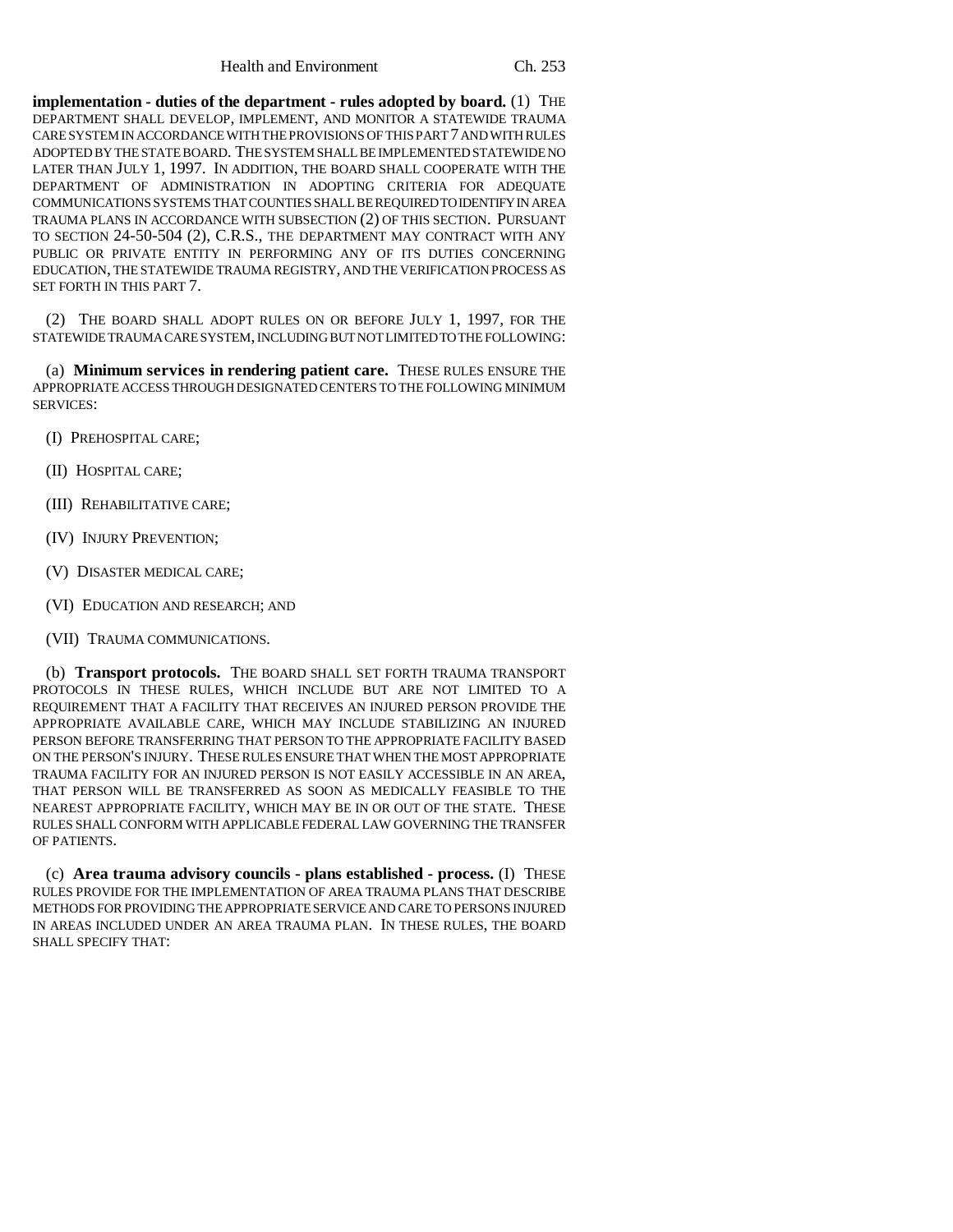(A) ON OR BEFORE JULY 1, 1997, THE GOVERNING BODY OF EACH COUNTY OR CITY AND COUNTY THROUGHOUT THE STATE SHALL ESTABLISH AN AREA TRAUMA ADVISORY COUNCIL (ATAC). THE GOVERNING BODY OF A COUNTY MAY AGREE WITH THE GOVERNING BODY OF ONE OR MORE OTHER COUNTIES, OR WITH THE GOVERNING BODY OF A CITY AND COUNTY, TO FORM A MULTICOUNTY ATAC. THE NUMBER OF MEMBERS ON AN ATAC SHALL NOT EXCEED ELEVEN, BUT AT A MINIMUM AN ATAC SHALL CONSIST OF THE FOLLOWING MEMBERS: A SURGEON INVOLVED IN TRAUMA CARE; A LICENSED PHYSICIAN INVOLVED IN PROVIDING EMERGENCY TRAUMA OR MEDICAL SERVICES; A LICENSED NURSE; A FACILITY ADMINISTRATOR; A PREHOSPITAL CARE PROVIDER; A REPRESENTATIVE FROM A KEY RESOURCE FACILITY FOR THE AREA AS SUCH FACILITY IS DESCRIBED IN SUBPARAGRAPH (II) OF PARAGRAPH (e) OF THIS SUBSECTION (2); AND A REPRESENTATIVE OF LOCAL GOVERNMENT AS DESIGNATED BY THE LOCAL GOVERNING BODY OR BODIES WITHIN THE AREA. IN ESTABLISHING AN ATAC, THE GOVERNING BODY SHALL OBTAIN INPUT FROM HEALTH CARE FACILITIES AND PROVIDERS WITHIN THE AREA TO BE SERVED BY THE ATAC. IF THE GOVERNING BODY FOR A COUNTY OR CITY AND COUNTY FAILS TO ESTABLISH AN ATAC BY THE DATE SPECIFIED IN THIS SUB-SUBPARAGRAPH (A), THE DEPARTMENT SHALL DESIGNATE AN ESTABLISHED ATAC TO SERVE AS THAT COUNTY'S OR CITY AND COUNTY'S ATAC.

(B) ON AND AFTER JANUARY 1, 1998, BUT NO LATER THAN JULY 1, 1998, AFTER OBTAINING INPUT FROM ITS ATAC, THE GOVERNING BODY FOR A SINGLE COUNTY OR CITY AND COUNTY OR THE GOVERNING BODIES FOR A MULTICOUNTY ATAC SHALL SUBMIT AN AREA TRAUMA PLAN FOR APPROVAL BY THE DEPARTMENT. IF THE GOVERNING BODY FOR A COUNTY OR CITY AND COUNTY FAILS TO SUBMIT A PLAN, IF A COUNTY OR CITY AND COUNTY IS NOT INCLUDED IN A MULTICOUNTY PLAN, OR, A COUNTY, CITY AND COUNTY, OR MULTICOUNTY PLAN IS NOT APPROVED PURSUANT TO A PROCEDURE ESTABLISHED BY THE BOARD FOR APPROVING PLANS, THE DEPARTMENT SHALL DESIGN A PLAN FOR THE COUNTY, CITY AND COUNTY, OR MULTICOUNTY AREA.

(II) IN ADDITION TO ANY ISSUES THE BOARD REQUIRES TO BE ADDRESSED, EVERY AREA TRAUMA PLAN SHALL ADDRESS THE FOLLOWING ISSUES:

(A) THE PROVISION OF MINIMUM SERVICES AND CARE AT THE MOST APPROPRIATE FACILITIES IN RESPONSE TO THE FOLLOWING FACTORS: FACILITY-ESTABLISHED TRIAGE AND TRANSPORT PLANS; INTERFACILITY TRANSFER AGREEMENTS; GEOGRAPHICAL BARRIERS; POPULATION DENSITY; EMERGENCY MEDICAL SERVICES AND TRAUMA CARE RESOURCES; AND ACCESSIBILITY TO DESIGNATED FACILITIES;

(B) THE LEVEL OF COMMITMENT OF COUNTIES AND CITIES AND COUNTIES UNDER AN AREA TRAUMA PLAN TO COOPERATE IN THE DEVELOPMENT AND IMPLEMENTATION OF A STATEWIDE COMMUNICATIONS SYSTEM AND THE STATEWIDE TRAUMA CARE SYSTEM;

(C) THE METHODS FOR ENSURING FACILITY AND COUNTY OR CITY AND COUNTY ADHERENCE TO THE AREA TRAUMA PLAN, COMPLIANCE WITH BOARD RULES AND PROCEDURES, AND COMMITMENT TO THE CONTINUING QUALITY IMPROVEMENT SYSTEM DESCRIBED IN PARAGRAPH (h) OF THIS SUBSECTION (2);

(D) A DESCRIPTION OF PUBLIC INFORMATION, EDUCATION, AND PREVENTION PROGRAMS TO BE PROVIDED FOR THE AREA;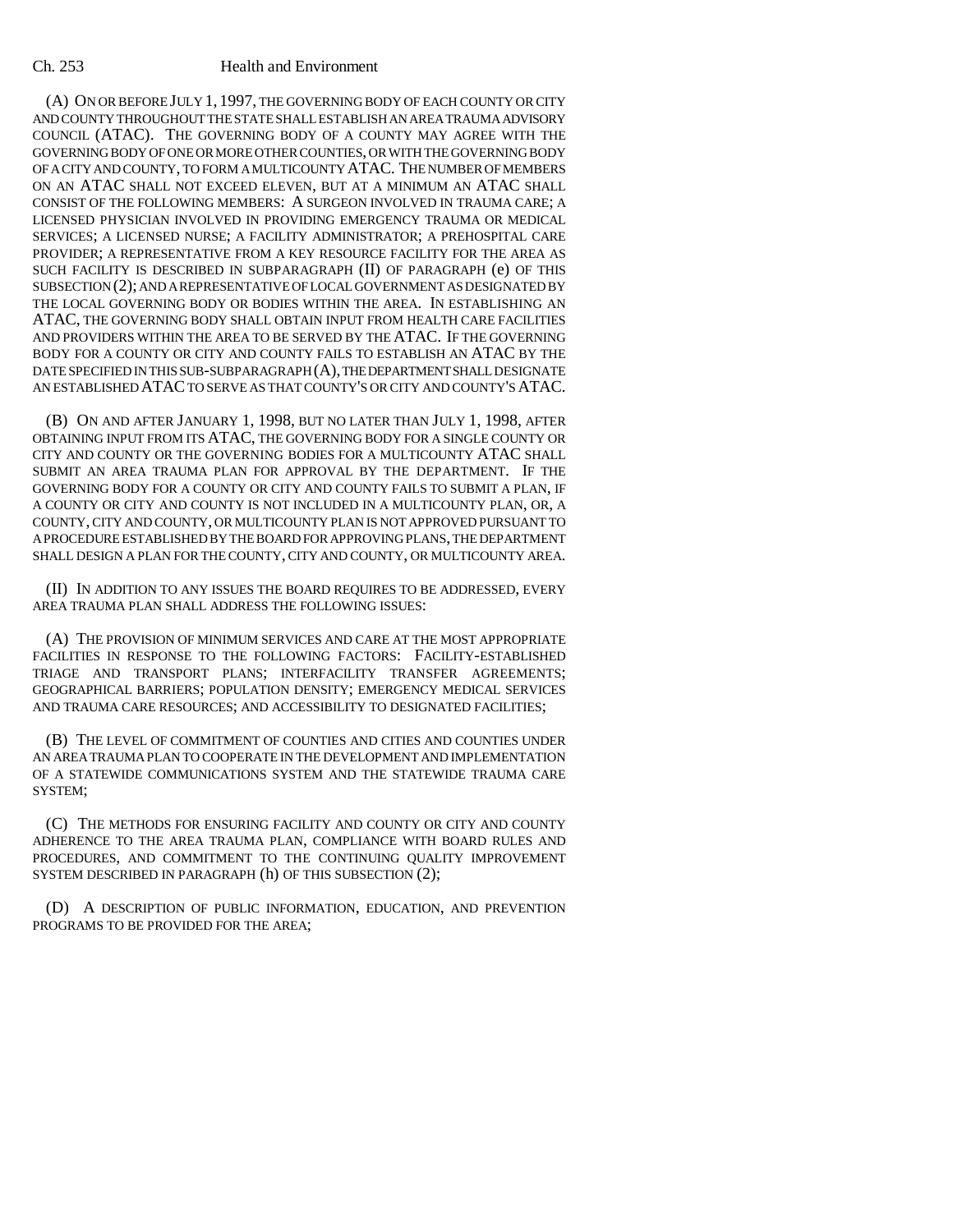(E) A DESCRIPTION OF THE FUNCTIONS THAT WILL BE CONTRACTED SERVICES; AND

(F) THE IDENTIFICATION OF AREA TRAUMA NEEDS THROUGH THE USE OF A NEEDS ASSESSMENT INSTRUMENT DEVELOPED BY THE DEPARTMENT; EXCEPT THAT THE USE OF SUCH INSTRUMENT SHALL BE SUBJECT TO APPROVAL BY THE COUNTY OR COUNTIES INCLUDED IN AN ATAC.

(III) THE BOARD SHALL SPECIFY IN AREA TRAUMA PLAN RULES THE TIME FRAMES FOR APPROVING AREA TRAUMA PLANS AND FOR RESUBMITTING PLANS, AS WELL AS THE NUMBER OF TIMES AREA TRAUMA PLANS MAY BE RESUBMITTED BY A GOVERNING BODY BEFORE THE DEPARTMENT DESIGNS AN AREA TRAUMA PLAN FOR A COUNTY, CITY AND COUNTY, OR MULTICOUNTY AREA.

(d) **Designation of facilities.** THE DESIGNATION RULES SHALL PROVIDE THAT ON AND AFTER JULY 1, 1997, EVERY FACILITY IN THIS STATE REQUIRED TO BE LICENSED IN ACCORDANCE WITH ARTICLE 3 OF THIS TITLE AND THAT RECEIVES AMBULANCE PATIENTS SHALL PARTICIPATE IN THE STATEWIDE TRAUMA CARE SYSTEM. ON OR AFTER JULY 1, 1997, AND NO LATER THAN JANUARY 1, 1998, EACH SUCH FACILITY SHALL SUBMIT AN APPLICATION TO THE DEPARTMENT REQUESTING DESIGNATION AS A SPECIFIC LEVEL TRAUMA FACILITY OR REQUESTING NONDESIGNATION STATUS. A FACILITY THAT IS GIVEN NONDESIGNATED STATUS SHALL NOT REPRESENT THAT IT IS A DESIGNATED FACILITY, AS PROHIBITED IN SECTION 25-3.5-707. THE BOARD SHALL INCLUDE PROVISIONS FOR THE FOLLOWING:

(I) THE CRITERIA TO BE APPLIED FOR DESIGNATING FACILITIES BASED ON LEVEL OF CARE CAPABILITY PROVIDING TRAUMA CARE. IN ESTABLISHING SUCH CRITERIA, THE BOARD SHALL TAKE INTO CONSIDERATION RECOGNIZED NATIONAL STANDARDS INCLUDING, BUT NOT LIMITED TO, STANDARDS ON TRAUMA RESOURCES FOR OPTIMAL CARE OF THE INJURED PATIENT ADOPTED BY THE AMERICAN COLLEGE OF SURGEONS' COMMITTEE AND THE GUIDELINES FOR TRAUMA CARE SYSTEMS ADOPTED BY THE AMERICAN COLLEGE OF EMERGENCY PHYSICIANS;

- (II) A VERIFICATION PROCESS;
- (III) THE LENGTH OF A DESIGNATION PERIOD;

(IV) THE PROCESS FOR EVALUATING, REVIEWING, AND DESIGNATING FACILITIES, INCLUDING THE CONTINUED REVIEW OF DESIGNATED FACILITIES. FOR THE PURPOSES OF THIS SECTION, A TRAUMA CENTER THAT HAD BEEN CERTIFIED UNDER THE SYSTEM OF CERTIFICATION AND RECERTIFICATION THROUGH THE COLORADO TRAUMA INSTITUTE ON OR BEFORE JULY 1, 1997, SHALL CONTINUE TO BE DESIGNATED A TRAUMA FACILITY AT THE SAME LEVEL SO CERTIFIED ONLY FOR THE DESIGNATION PERIOD ESTABLISHED PURSUANT TO SUBPARAGRAPH (III) OF THIS PARAGRAPH (d). AFTER THAT TIME, THE FACILITY SHALL BE SUBJECT TO REVIEW EVERY THREE YEARS IN ACCORDANCE WITH RULES ADOPTED PURSUANT TO THIS SUBPARAGRAPH (IV). IN THE EVENT A CERTIFIED FACILITY SEEKS TO BE DESIGNATED AT A DIFFERENT LEVEL OR SEEKS NONDESIGNATION STATUS, THE FACILITY SHALL COMPLY WITH THE BOARD'S PROCEDURES FOR INITIAL DESIGNATION.

(V) DISCIPLINARY SANCTIONS, WHICH SHALL BE LIMITED TO THE REVOCATION OF A DESIGNATION OR REDESIGNATION OR ASSIGNMENT OF NONDESIGNATION STATUS TO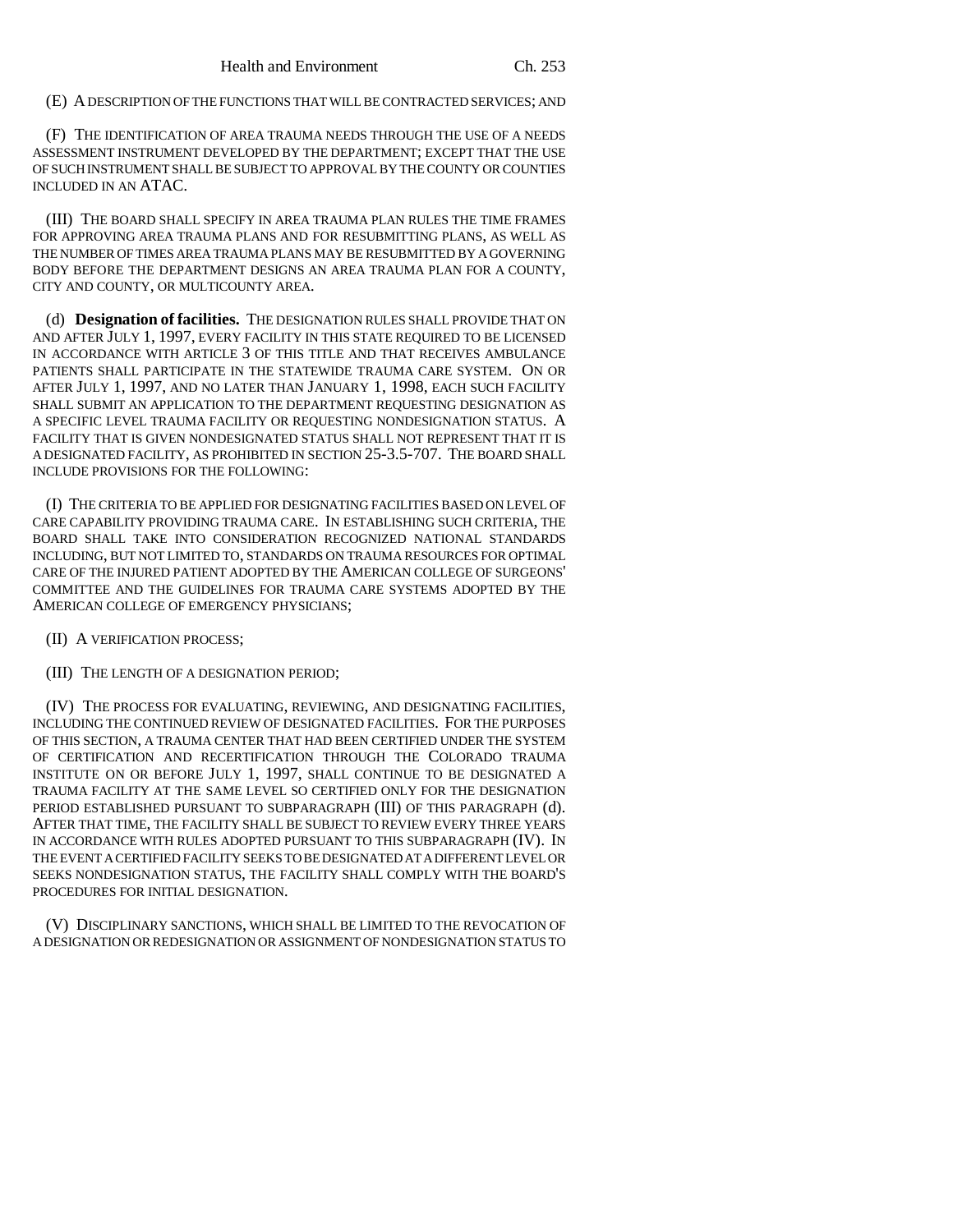A FACILITY;

(VI) A DESIGNATION FEE ESTABLISHED IN ACCORDANCE WITH SECTION 25-3.5-705;

(VII) AN APPEALS PROCESS CONCERNING DEPARTMENT DECISIONS IN CONNECTION WITH EVALUATIONS, REVIEWS, DESIGNATIONS, AND SANCTIONS.

(e) **Communications system.** (I) THE COMMUNICATIONS SYSTEM RULES SHALL REQUIRE THAT AN AREA TRAUMA PLAN ENSURE CITIZEN ACCESS TO TRAUMA SERVICES THROUGH THE 911 TELEPHONE SYSTEM OR ITS LOCAL EQUIVALENT AND THAT THE PLAN INCLUDE ADEQUATE PROVISIONS FOR PUBLIC SAFETY DISPATCH TO AMBULANCE SERVICE AND FOR EFFICIENT COMMUNICATION FROM AMBULANCE TO AMBULANCE, FROM AMBULANCE TO A DESIGNATED FACILITY, AMONG THE TRAUMA FACILITIES, AND BETWEEN TRAUMA FACILITIES AND OTHER MEDICAL CARE FACILITIES.

(II) IN ADDITION, THE BOARD SHALL REQUIRE THAT AN AREA TRAUMA PLAN IDENTIFY THE KEY RESOURCE FACILITIES FOR THE AREA. THE KEY RESOURCE FACILITIES SHALL ASSIST THE ATAC IN RESOLVING TRAUMA CARE ISSUES THAT ARISE IN THE AREA AND IN COORDINATING PATIENT DESTINATION AND INTERFACILITY TRANSFER POLICIES TO ASSURE THAT PATIENTS ARE TRANSFERRED TO THE APPROPRIATE FACILITY FOR TREATMENT IN OR OUTSIDE OF THE AREA.

(f) **Statewide trauma registry.** (I) THE REGISTRY RULES SHALL REQUIRE THE DEPARTMENT TO ESTABLISH AND OVERSEE THE OPERATION OF A STATEWIDE TRAUMA REGISTRY. THE RULES SHALL ALLOW FOR THE PROVISION OF TECHNICAL ASSISTANCE AND TRAINING TO DESIGNATED FACILITIES WITHIN THE VARIOUS TRAUMA AREAS IN CONNECTION WITH REQUIREMENTS TO COLLECT, COMPILE, AND MAINTAIN INFORMATION FOR THE STATEWIDE CENTRAL REGISTRY. EACH LICENSED FACILITY, CLINIC, OR PREHOSPITAL PROVIDER THAT PROVIDES ANY SERVICE OR CARE TO OR FOR PERSONS WITH TRAUMA INJURY IN THIS STATE SHALL COLLECT THE INFORMATION DESCRIBED IN THIS SUBPARAGRAPH (I) ABOUT ANY SUCH PERSON WHO IS ADMITTED TO A HOSPITAL AS AN INPATIENT OR TRANSFERRED FROM ONE FACILITY TO ANOTHER OR WHO DIES FROM TRAUMA INJURY. THE FACILITY, CLINIC, OR PREHOSPITAL PROVIDER SHALL SUBMIT THE FOLLOWING INFORMATION TO THE REGISTRY:

(A) ADMISSION AND READMISSION INFORMATION;

(B) NUMBER OF TRAUMA DEATHS;

(C) NUMBER AND TYPES OF TRANSFERS TO AND FROM THE FACILITY OR THE PROVIDER;

(D) INJURY CAUSE, TYPE, AND SEVERITY.

(II) IN ADDITION TO THE INFORMATION DESCRIBED IN SUBPARAGRAPH (I) OF THIS PARAGRAPH (f), FACILITIES DESIGNATED AS LEVEL I, II, OR III SHALL PROVIDE SUCH ADDITIONAL INFORMATION AS MAY BE REQUIRED BY BOARD RULES.

(III) THE REGISTRY RULES SHALL INCLUDE PROVISIONS CONCERNING ACCESS TO AGGREGATE INFORMATION IN THE REGISTRY THAT DOES NOT IDENTIFY PATIENTS OR PHYSICIANS. ANY DATA MAINTAINED IN THE REGISTRY THAT IDENTIFIES PATIENTS OR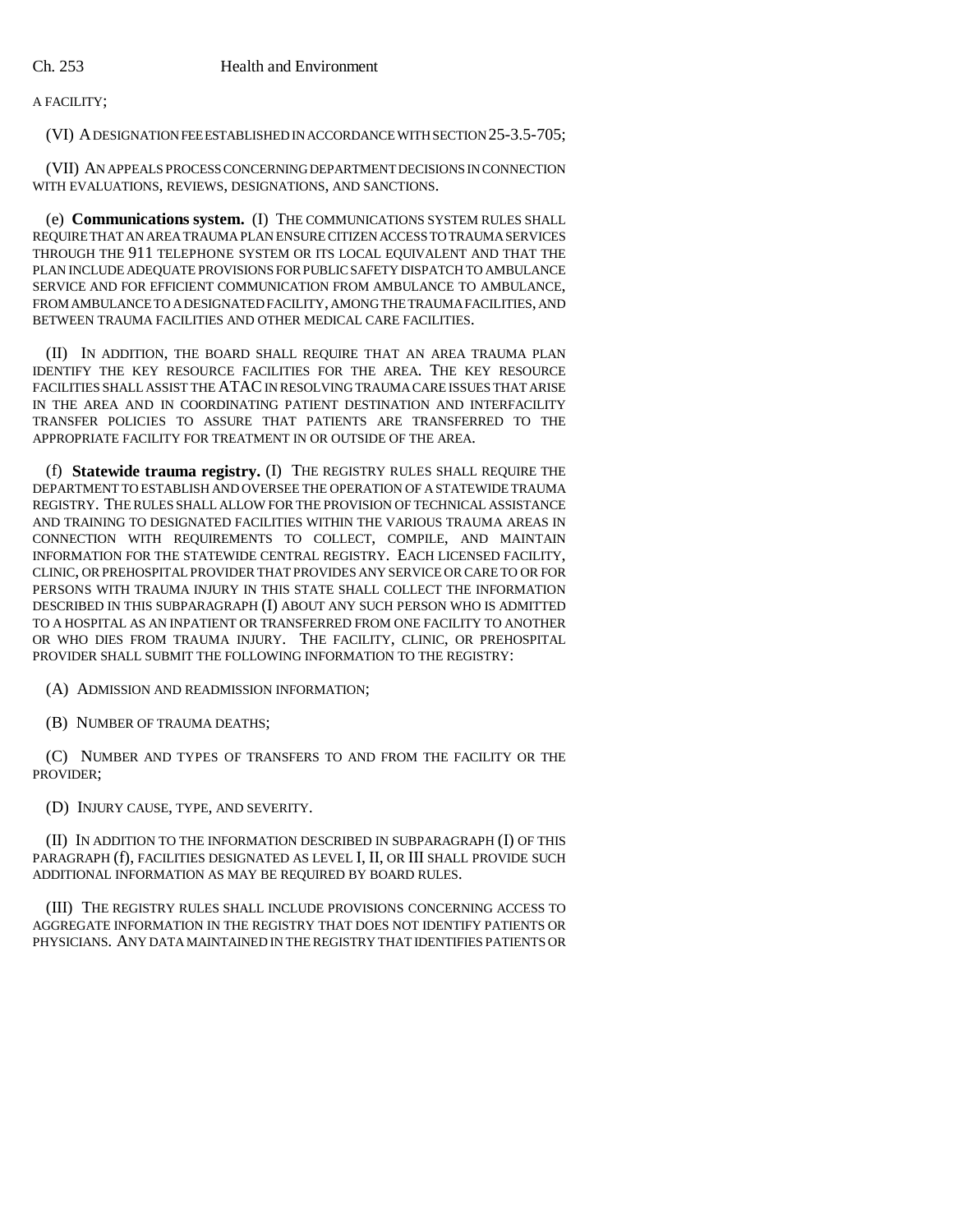PHYSICIANS SHALL BE STRICTLY CONFIDENTIAL AND SHALL NOT BE ADMISSIBLE IN ANY CIVIL OR CRIMINAL PROCEEDING.

(g) **Public information, education, and injury prevention.** THE PUBLIC INFORMATION, EDUCATION, AND INJURY PREVENTION RULES SHALL REQUIRE THE DEPARTMENT TO CONSULT WITH THE TRAUMA COUNCIL, THE EMS COUNCIL, AND AREA TRAUMA ADVISORY COUNCILS IN DEVELOPING AND IMPLEMENTING AREA AND STATE-BASED INJURY PREVENTION AND PUBLIC INFORMATION AND EDUCATION PROGRAMS INCLUDING, BUT NOT LIMITED TO, A PEDIATRIC INJURY PREVENTION AND PUBLIC AWARENESS COMPONENT. IN ADDITION, THE RULES SHALL REQUIRE THAT AREA TRAUMA PLANS INCLUDE A DESCRIPTION OF PUBLIC INFORMATION AND EDUCATION PROGRAMS TO BE PROVIDED FOR THE AREA.

(h) **Continuing quality improvement system (CQI).** THESE RULES REQUIRE THE DEPARTMENT TO OVERSEE A CONTINUING QUALITY IMPROVEMENT SYSTEM FOR THE STATEWIDE TRAUMA CARE SYSTEM. THE BOARD SHALL SPECIFY THE METHODS AND PERIODS FOR ASSESSING THE QUALITY OF AREA TRAUMA SYSTEMS AND THE STATEWIDE TRAUMA CARE SYSTEM. THESE RULES INCLUDE, BUT ARE NOT LIMITED TO, THE FOLLOWING REQUIREMENTS:

(I) THAT ATAC'S ASSESS PERIODICALLY THE QUALITY OF THEIR RESPECTIVE AREA TRAUMA PLANS AND THAT THE STATE ASSESS PERIODICALLY THE QUALITY OF THE STATEWIDE TRAUMA CARE SYSTEM TO DETERMINE WHETHER POSITIVE RESULTS UNDER AREA TRAUMA PLANS AND THE STATEWIDE TRAUMA CARE SYSTEM CAN BE DEMONSTRATED;

(II) THAT ALL FACILITIES COMPLY WITH THE TRAUMA REGISTRY RULES;

(III) THAT REPORTS CONCERNING AREA TRAUMA PLANS INCLUDE RESULTS FOR THE TRAUMA AREA, IDENTIFICATION OF PROBLEMS UNDER THE AREA TRAUMA PLAN, AND RECOMMENDATIONS FOR RESOLVING PROBLEMS UNDER THE PLAN. IN PREPARING THESE REPORTS, THE ATACS SHALL OBTAIN INPUT FROM FACILITIES AND COUNTIES INCLUDED UNDER THE AREA TRAUMA PLAN.

(i) **Trauma care for pediatric patients.** THE TRAUMA CARE FOR PEDIATRIC PATIENT RULES SHALL PROVIDE FOR THE IMPROVEMENT OF THE QUALITY OF CARE FOR PEDIATRIC PATIENTS.

(3) THE BOARD SHALL ADOPT RULES THAT TAKE INTO CONSIDERATION RECOGNIZED NATIONAL STANDARDS FOR TRAUMA CARE SYSTEMS, SUCH AS THE STANDARDS ON TRAUMA RESOURCES FOR OPTIMAL CARE OF THE INJURED PATIENT ADOPTED BY THE AMERICAN COLLEGE OF SURGEONS' COMMITTEE AND THE GUIDELINES FOR TRAUMA CARE SYSTEMS ADOPTED BY THE AMERICAN COLLEGE OF EMERGENCY PHYSICIANS.

(4) THE BOARD SHALL ADOPT AND THE DEPARTMENT SHALL USE ONLY COST-EFFICIENT ADMINISTRATIVE PROCEDURES AND FORMS FOR THE STATEWIDE TRAUMA CARE SYSTEM.

(5) IN ADOPTING ITS RULES, THE BOARD SHALL CONSULT WITH AND SEEK ADVICE FROM THE TRAUMA COUNCIL, THE EMS COUNCIL, WHERE APPROPRIATE, THE JOINT ADVISORY COUNCIL CREATED BY SECTION 25-3.5-104.5, AND ANY OTHER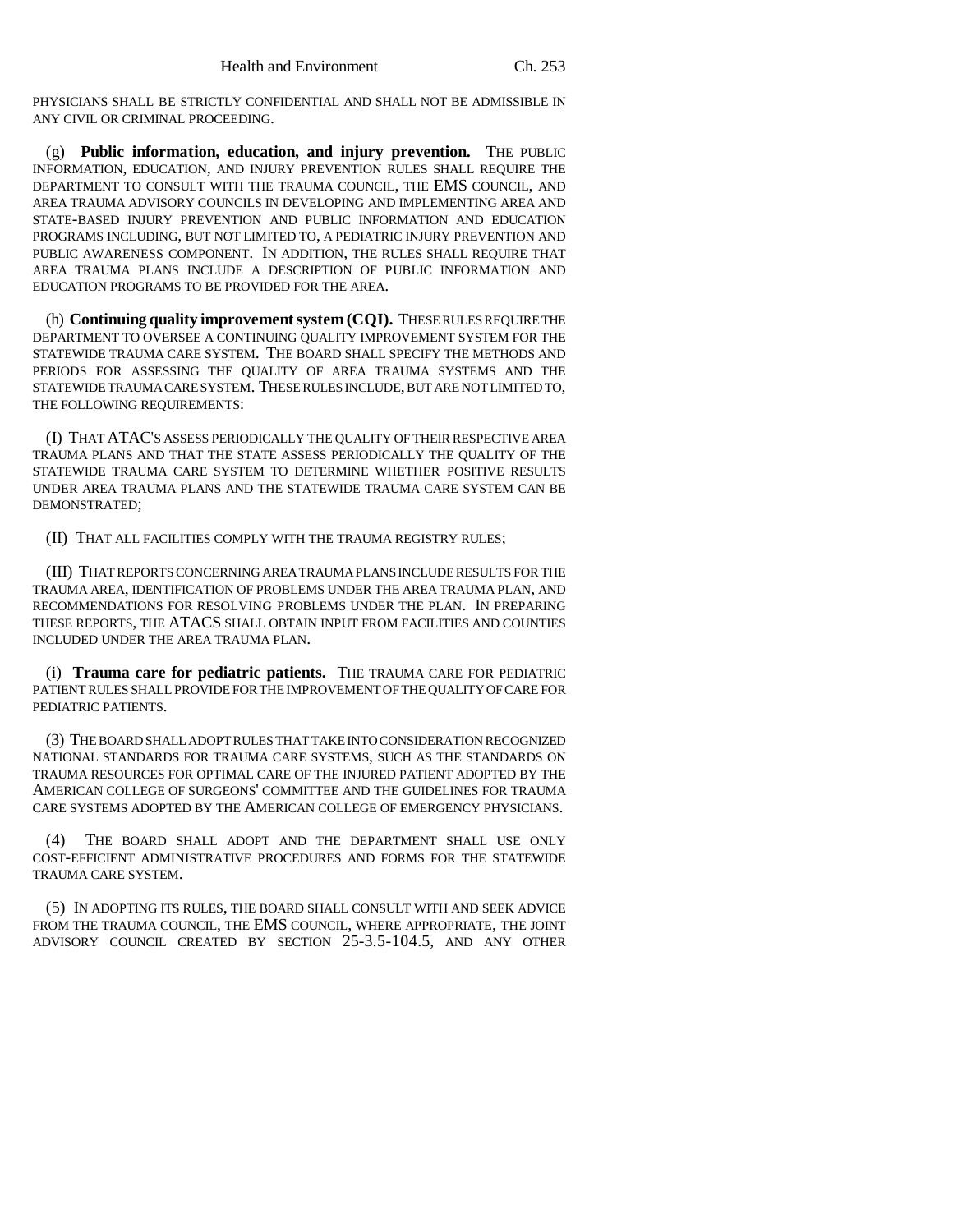APPROPRIATE AGENCY. IN ADDITION, THE BOARD SHALL OBTAIN INPUT FROM APPROPRIATE HEALTH CARE AGENCIES, INSTITUTIONS, FACILITIES, AND PROVIDERS AT THE NATIONAL, STATE, AND LOCAL LEVELS AND FROM COUNTIES AND CITIES AND COUNTIES.

**25-3.5-705. Creation of fee - creation of trauma system cash fund.** (1) THE BOARD IS AUTHORIZED, BY RULE, TO ESTABLISH A SCHEDULE OF FEES BASED ON THE DIRECT AND INDIRECT COSTS INCURRED IN DESIGNATING FACILITIES. IN ADDITION, THE DEPARTMENT IS AUTHORIZED TO COLLECT THE APPROPRIATE FEE ON THE SCHEDULE. THE BOARD MAY ADJUST FEES IN AMOUNTS NECESSARY TO COVER SUCH COSTS. THE FEES COLLECTED PURSUANT TO THIS SECTION SHALL BE DEPOSITED IN THE TRAUMA SYSTEM CASH FUND CREATED BY SUBSECTION (2) OF THIS SECTION.

(2) THERE IS HEREBY CREATED IN THE STATE TREASURY A STATEWIDE TRAUMA CARE SYSTEM CASH FUND. ALL MONEYS IN THE FUND SHALL BE SUBJECT TO APPROPRIATION BY THE GENERAL ASSEMBLY FOR ALLOCATION TO THE DEPARTMENT TO ADMINISTER THE TRAUMA SYSTEM. ANY MONEYS IN THE FUND NOT APPROPRIATED SHALL REMAIN IN THE FUND AND SHALL NOT BE TRANSFERRED OR REVERT TO THE GENERAL FUND AT THE END OF ANY FISCAL YEAR. ALL INTEREST DERIVED FROM THE DEPOSIT AND INVESTMENT OF MONEYS IN THE FUND SHALL REMAIN IN THE FUND.

**25-3.5-706. Immunity from liability.** THE DEPARTMENT, THE BOARD, THE TRAUMA COUNCIL, THE EMS COUNCIL, THE JOINT ADVISORY COUNCIL, THE AREA TRAUMA ADVISORY COUNCILS, KEY RESOURCE FACILITIES, ANY OTHER PUBLIC OR PRIVATE ENTITY ACTING ON BEHALF OF OR UNDER CONTRACT WITH THE DEPARTMENT, AND COUNTIES AND CITIES AND COUNTIES SHALL BE IMMUNE FROM CIVIL AND CRIMINAL LIABILITY AND FROM REGULATORY SANCTION FOR ACTING IN COMPLIANCE WITH THE PROVISIONS OF THIS PART 7. NOTHING IN THIS SECTION SHALL BE CONSTRUED AS PROVIDING ANY IMMUNITY TO SUCH ENTITIES OR ANY OTHER PERSON IN CONNECTION WITH THE PROVISION OF MEDICAL TREATMENT, CARE, OR SERVICES THAT ARE GOVERNED BY THE MEDICAL MALPRACTICE STATUTES, ARTICLE 64 OF TITLE 13, C.R.S.

**25-3.5-707. False representation as trauma facility - penalty.** (1) NO FACILITY, OR AGENT OR EMPLOYEE OF A FACILITY, SHALL REPRESENT THAT THE FACILITY FUNCTIONS AS A LEVEL I, II, III, OR IV TRAUMA FACILITY UNLESS THE FACILITY POSSESSES A VALID CERTIFICATE OF DESIGNATION ISSUED PURSUANT TO SECTION 25-3.5-704(2)(d). IN ADDITION, NO FACILITY, PROVIDER, OR PERSON SHALL VIOLATE ANY RULE ADOPTED BY THE BOARD.

(2) ANY FACILITY, PROVIDER, OR PERSON WHO VIOLATES THE PROVISIONS OF SUBSECTION (1) OF THIS SECTION IS SUBJECT TO A CIVIL PENALTY, WHICH THE BOARD SHALL ESTABLISH BY RULE, BUT WHICH SHALL NOT EXCEED FIVE HUNDRED DOLLARS. THE PENALTY SHALL BE ASSESSED AND COLLECTED BY THE DEPARTMENT. BEFORE A FEE IS COLLECTED, A FACILITY, PROVIDER, OR PERSON SHALL BE PROVIDED AN OPPORTUNITY FOR REVIEW OF THE ASSESSED PENALTY. THE PROCEDURES FOR REVIEW SHALL BE IN ACCORDANCE WITH THE "STATE ADMINISTRATIVE PROCEDURE ACT", ARTICLE 4 OF TITLE 24, C.R.S., AND BOARD RULES. ANY PENALTY COLLECTED PURSUANT TO THIS SECTION SHALL BE TRANSMITTED TO THE STATE TREASURER, WHO SHALL CREDIT THE SAME TO THE STATEWIDE TRAUMA CARE SYSTEM CASH FUND CREATED IN SECTION 25-3.5-705.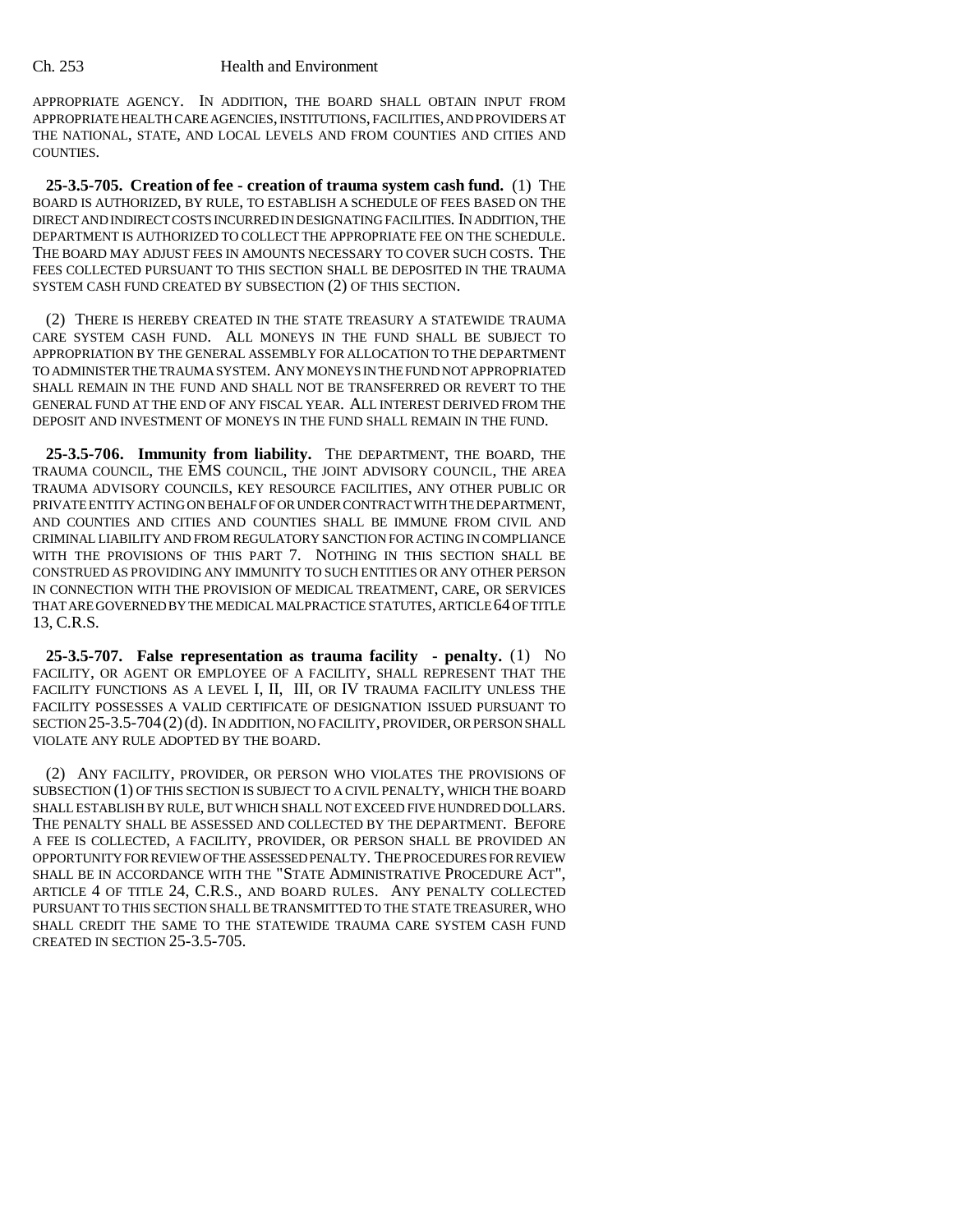**25-3.5-708. Financing for statewide trauma system.** (1) THE IMPLEMENTATION OF THE STATEWIDE TRAUMA SYSTEM SHALL BE SUBJECT TO THE AVAILABILITY OF:

(a) FEDERAL TRANSPORTATION HIGHWAY SAFETY SEED MONEYS THAT THE DEPARTMENT OF TRANSPORTATION TRANSFERS TO THE DEPARTMENT OF PUBLIC HEALTH AND ENVIRONMENT PURSUANT TO AN INTERGOVERNMENTAL AGREEMENT BETWEEN THE TWO AGENCIES;

(b) MONEYS FROM THE EMERGENCY MEDICAL SERVICES ACCOUNT WITHIN THE HIGHWAY USERS TAX FUND THAT ARE UNEXPENDED PORTIONS OF STATE ADMINISTRATIVE FUNDS THAT MAY BE ALLOCATED PURSUANT TO SECTION 25-3.5-603 (2) (c). NOTHING IN THIS PARAGRAPH (b) SHALL BE CONSTRUED TO AUTHORIZE MONEYS THAT MAY BE ALLOCATED PURSUANT TO SECTION 25-3.5-603 (2) (a) (I) OR (2) (b) TO BE USED FOR THE FINANCING OF THE ADMINISTRATION OF THE STATEWIDE TRAUMA SYSTEM.

(c) MONEYS FROM THE STATEWIDE TRAUMA CARE SYSTEM CASH FUND CREATED IN SECTION 25-3.5-705.

(2) IN ADDITION TO ANY FUNDS AVAILABLE PURSUANT TO SUBSECTION (1) OF THIS SECTION, THE EXECUTIVE DIRECTOR OF THE DEPARTMENT OF PUBLIC HEALTH AND ENVIRONMENT IS HEREBY AUTHORIZED TO ACCEPT ANY GRANTS, DONATIONS, GIFTS, OR CONTRIBUTIONS FROM ANY OTHER PRIVATE OR PUBLIC ENTITY FOR THE PURPOSE OF IMPLEMENTING THIS PART 7.

**25-3.5-709. Annual report.** NO LATER THAN JANUARY 1, 1999, AND PRIOR TO JANUARY 1 OF EACH YEAR THEREAFTER, THE DEPARTMENT, IN COOPERATION WITH THE TRAUMA COUNCIL, THE EMS COUNCIL, AND WHERE APPROPRIATE, THE JOINT COUNCIL, SHALL SUBMIT A REPORT TO THE HEALTH, ENVIRONMENT, WELFARE, AND INSTITUTIONS COMMITTEES AND THE JOINT BUDGET COMMITTEE OF THE GENERAL ASSEMBLY ON THE QUALITY OF THE STATEWIDE TRAUMA CARE SYSTEM. SUCH REPORT SHALL INCLUDE AN EVALUATION OF EACH COMPONENT OF THE STATEWIDE TRAUMA CARE SYSTEM AND ANY RECOMMENDATION FOR LEGISLATION CONCERNING THE STATEWIDE TRAUMA CARE SYSTEM OR ANY COMPONENT THEREOF.

**SECTION 4.** Part 2 of article 3.5 of title 25, Colorado Revised Statutes, 1989 Repl. Vol., as amended, is amended BY THE ADDITION OF A NEW SECTION to read:

**25-3.5-204. Emergency medical services for children.** (1) THE DEPARTMENT IS AUTHORIZED TO ESTABLISH A PROGRAM TO IMPROVE THE QUALITY OF EMERGENCY CARE TO PEDIATRIC PATIENTS THROUGHOUT THE STATE, INCLUDING A COMPONENT TO ADDRESS PUBLIC AWARENESS OF PEDIATRIC EMERGENCIES AND INJURY PREVENTION.

(2) THE DEPARTMENT IS AUTHORIZED TO RECEIVE CONTRIBUTIONS, GRANTS, DONATIONS, OR FUNDS FROM ANY PUBLIC OR PRIVATE ENTITY TO BE EXPENDED FOR THE PROGRAM AUTHORIZED PURSUANT TO THIS SECTION.

**SECTION 5. Appropriation.** (1) In addition to any other appropriation, there is hereby appropriated, to the department of public health and environment, for the fiscal year beginning July 1, 1995, the sum of one hundred thirty-seven thousand six